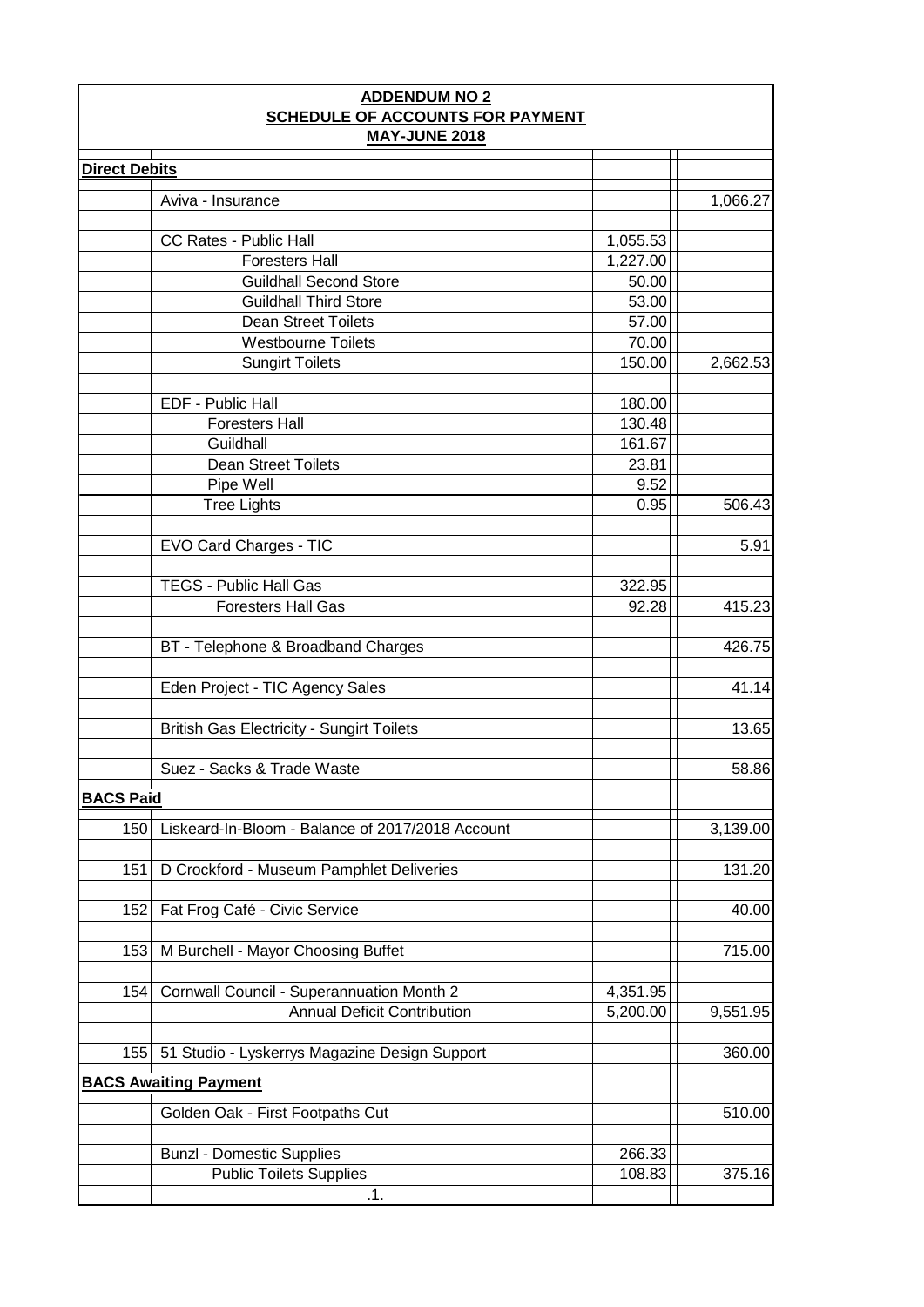| The Consortium - Office & Postage Stamp Supplies   | 262.73 |          |
|----------------------------------------------------|--------|----------|
| <b>Museum Supplies</b>                             | 82.28  | 345.01   |
|                                                    |        |          |
| Briggs Fire & Security - Guildhall 2nd Payment     |        | 3,149.80 |
|                                                    |        |          |
| Cumbria Clock Co - Guildhall Clock Service         |        | 220.00   |
|                                                    |        |          |
| Richards Builders - Guildhall Clock Tower Supplies |        | 29.99    |
|                                                    |        |          |
| A Mission - Public Hall Lamps                      | 5.00   |          |
| Refreshments                                       | 1.09   |          |
| Seagull Sacks                                      | 35.00  |          |
| <b>Clock Tower Supplies</b>                        | 10.38  | 51.47    |
|                                                    |        |          |
| C Bevan - Public Hall Room Refund                  |        | 10.50    |
|                                                    |        |          |
|                                                    |        |          |
| A1 Tree Ltd - Eastern Avenue Grass Cutting         | 120.00 |          |
| Thorn Park Grass Cutting                           | 160.00 |          |
| Rapsons Field Grass Cutting                        | 120.00 | 400.00   |
|                                                    |        |          |
| <b>Cornish Times - Councillor Vacancy</b>          | 276.50 |          |
| <b>Liskeard Carnival Advert</b>                    | 225.00 |          |
| Town Forum Vacancy                                 | 237.00 | 738.50   |
|                                                    |        |          |
| Deltor - Lyskerrys Magazine Printing               |        | 1,022.00 |
|                                                    |        |          |
| K Charman - Museum Travelling Expenses             |        | 273.60   |
|                                                    |        |          |
| RAF Cadets - Grant                                 |        | 1,400.00 |
|                                                    |        |          |
| Liskeard Radio - Grant                             |        | 500.00   |
|                                                    |        |          |
| Liskeard Parochial Church - Grant                  |        | 500.00   |
|                                                    |        |          |
| Young People Cornwall - Grant                      |        | 5,047.00 |
|                                                    |        |          |
|                                                    |        |          |
| Rackspace - Web Support                            |        | 22.95    |
|                                                    |        |          |
| Coodes Solicitors - Guildhall Leases               |        | 484.00   |
|                                                    |        |          |
| A C Harper - Skatepark Panels                      |        | 520.00   |
|                                                    |        |          |
| CC - Parking Space Westbourne Car Park             |        | 372.38   |
|                                                    |        |          |
| <b>BNP Paribas - Photocopier Rental</b>            |        | 120.83   |
|                                                    |        |          |
| G K Worden - Pike Street Pavement Licence          |        | 95.00    |
|                                                    |        |          |
| Tina Barrett - TIC Knitting Supplies               |        | 59.97    |
|                                                    |        |          |
| J Buchanan - Museum Expenses                       |        | 38.40    |
|                                                    |        |          |
| H E Goldsworthy - Public Hall Supplies             |        | 8.31     |
|                                                    |        |          |
| A Reddaway-Richards - Roundabout Maintenance       |        | 61.25    |
| .2.                                                |        |          |
|                                                    |        |          |